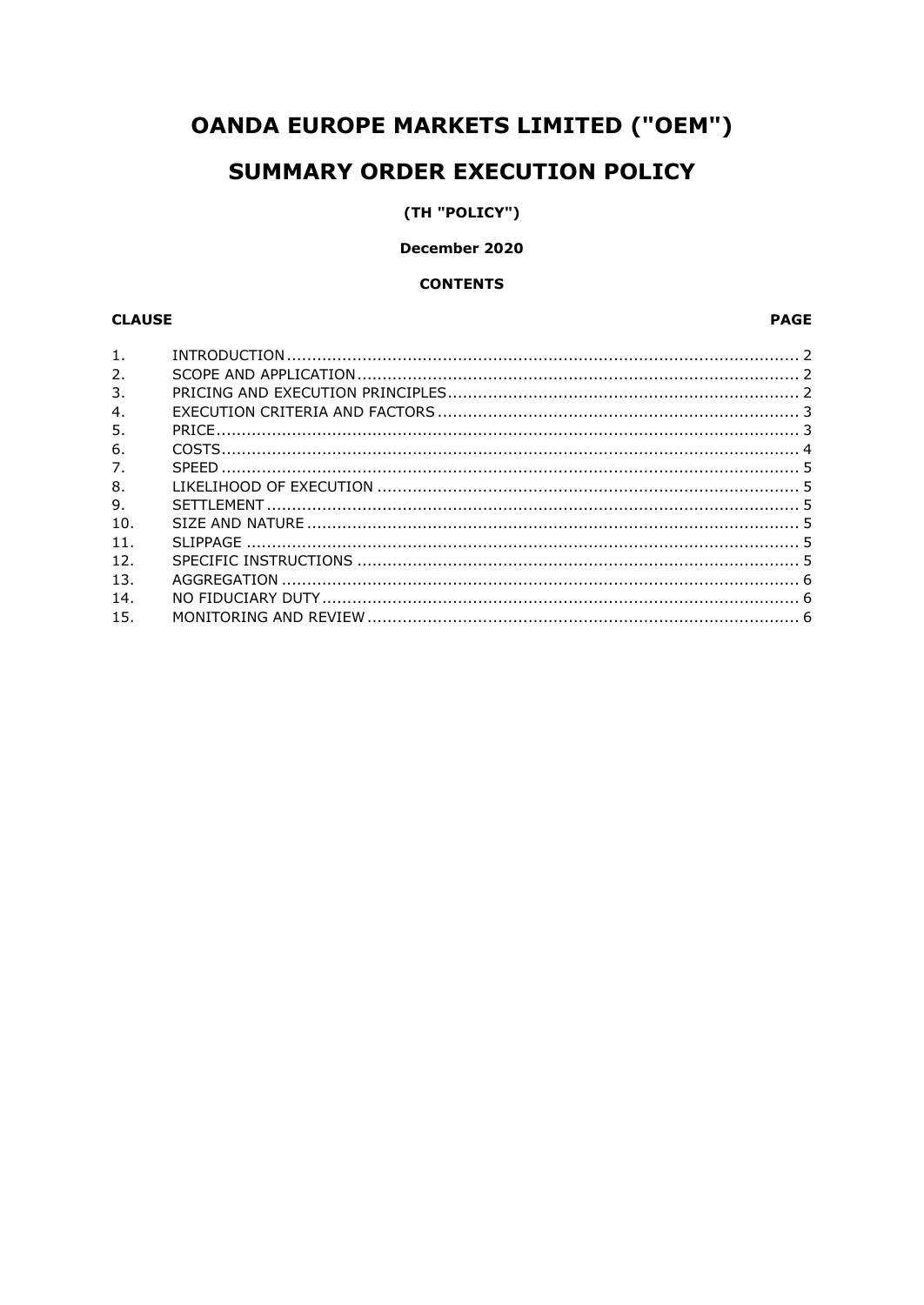#### 1. **INTRODUCTION**

- 1.1 This Policy sets out the way in which we will trade with you and how we price financial instruments.
- 1.2 The types of instruments available on our platform may change from time to time but the main products we offer are contracts for difference (**"CFDs"**) where the underlying investments are FX pairs and futures contracts referable to indices, metals, other commodities or bonds (the **"Underlying Investment(s)"**). The FX pairs, indices, metals, other commodities or bonds are the **"Underlying Asset(s)"**.
- 1.3 A CFD allows you to obtain an indirect exposure to an underlying asset such as FX pairs, indices, metals, other commodities and bonds. This means you will never own the Underlying Investment/Underlying Assets, but you will make gains or incur losses as a result of price movements in the Underlying Investments/Assets to which you have an indirect exposure. Your return will depend on movements in the price of the Underlying Investments and the size of your Trades.
- 1.4 It is important for you to note that trading with us is not the same as trading on an exchange. When you Trade with us, we are the trading venue and accordingly we determine the prices.
- 1.5 All prices offered by OEM are determined on the basis of prices provided to it by a number of external third party market participants. All Trades are executed by OEM using the fxTrade trading platform or any other trading platform offered by OEM (such as MT4).
- 1.6 When we enter into Trades with you, we have a duty to provide you with "best execution". This means that we will take all sufficient steps to obtain the best possible result for you based on the execution factors identified below.
- 1.7 This Policy sets out our best execution standards and obligations and explains how we seek to comply with our best execution obligations in accordance with the Markets in Financial Markets Directive II (**"MiFID II"**), and the corresponding the Malta Financial Services Authority (**"MFSA"**) rules under Part BI: Standard Licence Conditions applicable to Investment Services Licence Holders which Qualify as MiFID Firms, the MFSA's Conduct of Business Rulebook as well as other applicable regulatory requirements.
- 1.8 This Policy forms part of our Terms of Business. Therefore, by agreeing to our terms of Terms of Business, you are also providing your consent to the terms of our Order Execution Policy, as summarized in this document. If the Client makes any reasonable requests for information (including additional information about this Policy), OEM will answer clearly and within a reasonable time.

#### 2. **SCOPE AND APPLICATION**

- 2.1 The Policy is applicable to all of our retail and professional clients. OEM applies this Policy upon acceptance of Trades and Orders to obtain the best possible result for you. We will act as principal and not as your agent when executing your Trades, we therefore act as the sole execution venue for those Trades.
- 2.2 This means you will be dealing directly with us and not with the wider market.
- 2.3 We cannot guarantee, when executing a transaction, that our price will always be better than one which might have been available elsewhere.

## 3. **PRICING AND EXECUTION PRINCIPLES**

3.1 The OEM price you see when you place orders to Trade with us is guided by the following general principles: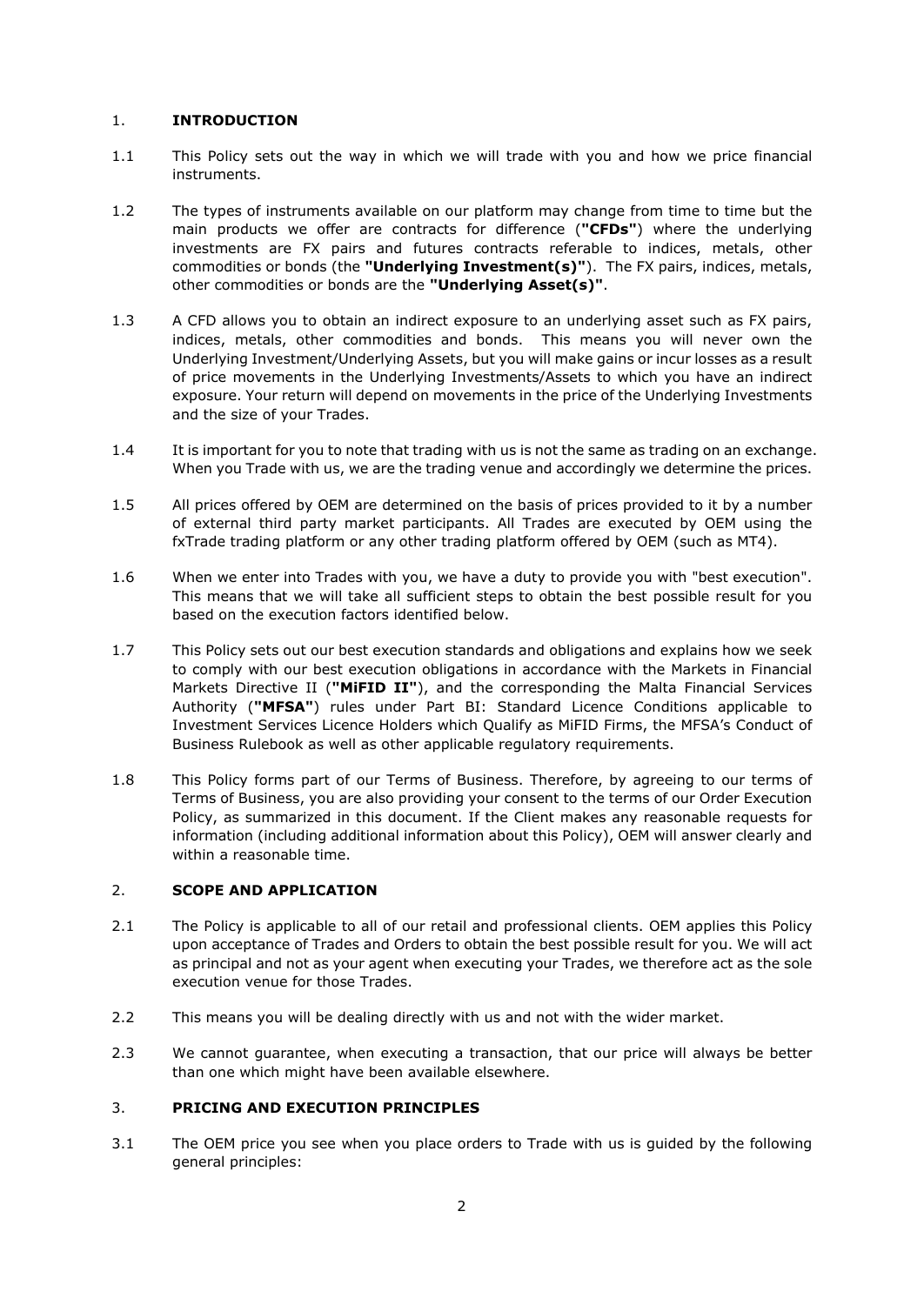- (a) Pricing should reflect the Underlying Investment to which the Trade/Order will ultimately relate. Inaccurate pricing is disadvantageous to OEM as it increases the possibility of Arbitrage. We therefore pay regard to the market price of the Underlying Investment to which your Trade relates.
- (b) The prices we show are two way prices, an ask price (the price at which you buy from us) and a bid price (the price at which you sell to us), allowing you to enter into a long trade or a short trade on our offered products.
- (c) No Trades are rejected, provided you have sufficient margin in your account, and provided that the trade falls within certain requirements set when the Trade request is submitted by you.
- (d) There are no price re-quotes.
- (e) Prices shown will relate to the size of the order and underlying market depth. The way in which market depth is displayed may differ if you are using a third party platform (such as MT4). This may be detailed in related MT4/3rd Party Software Agreement(s).
- 3.2 Client Orders are executed at the best available price for the notional size requested that is valid on our price server at time of execution. This may not be the same as the price you see on our trading platform, depending on the speed of your internet connection, for example. To protect yourself from unexpected, rapid price movements, on the fxTrade trading platform you may specify bounds with market and entry Orders so that such Orders will only execute if the price lies within your specified bounds.

#### 4. **EXECUTION CRITERIA AND FACTORS**

- 4.1 When executing your Orders, OEM will take all sufficient steps to obtain the best possible result for you by taking into account a number of factors which we believe are relevant. For retail clients, the best possible result must be determined primarily by reference to the total price (including costs and expenses) incurred by you.
- 4.2 As well as price, we also need to consider a range of other factors, such as speed, likelihood of execution and settlement and the size and nature of the Order and the Underlying Investment. We will also consider the characteristics of the client, including whether classified as a professional, and any market impact. In determining the relative importance of each of these factors, we will use our discretion, by reference to our commercial experience and the relevant market conditions, to assess the criteria and provide you with the best results. In making these decisions, we will consider the need for timely execution, availability of price improvement, liquidity of the underlying market/asset and the size of your Order and its potential impact on total price payable by you.
- 4.3 Accordingly, in certain limited circumstances we may decide that the speed and likelihood of execution and settlement may, for example, take precedence over price if our doing so would deliver you with the best possible result in accordance with our best execution obligations.
- 4.4 We have determined that the order of importance of the execution factors is the same across all of our products and markets.

## **EXECUTION FACTORS**

#### 5. **PRICE**

5.1 We obtain prices from companies within the OANDA group who in turn obtain their prices from a number of external third party market participants in respect of the underlying market/asset/reference products. The prices shown to you are based on an average of the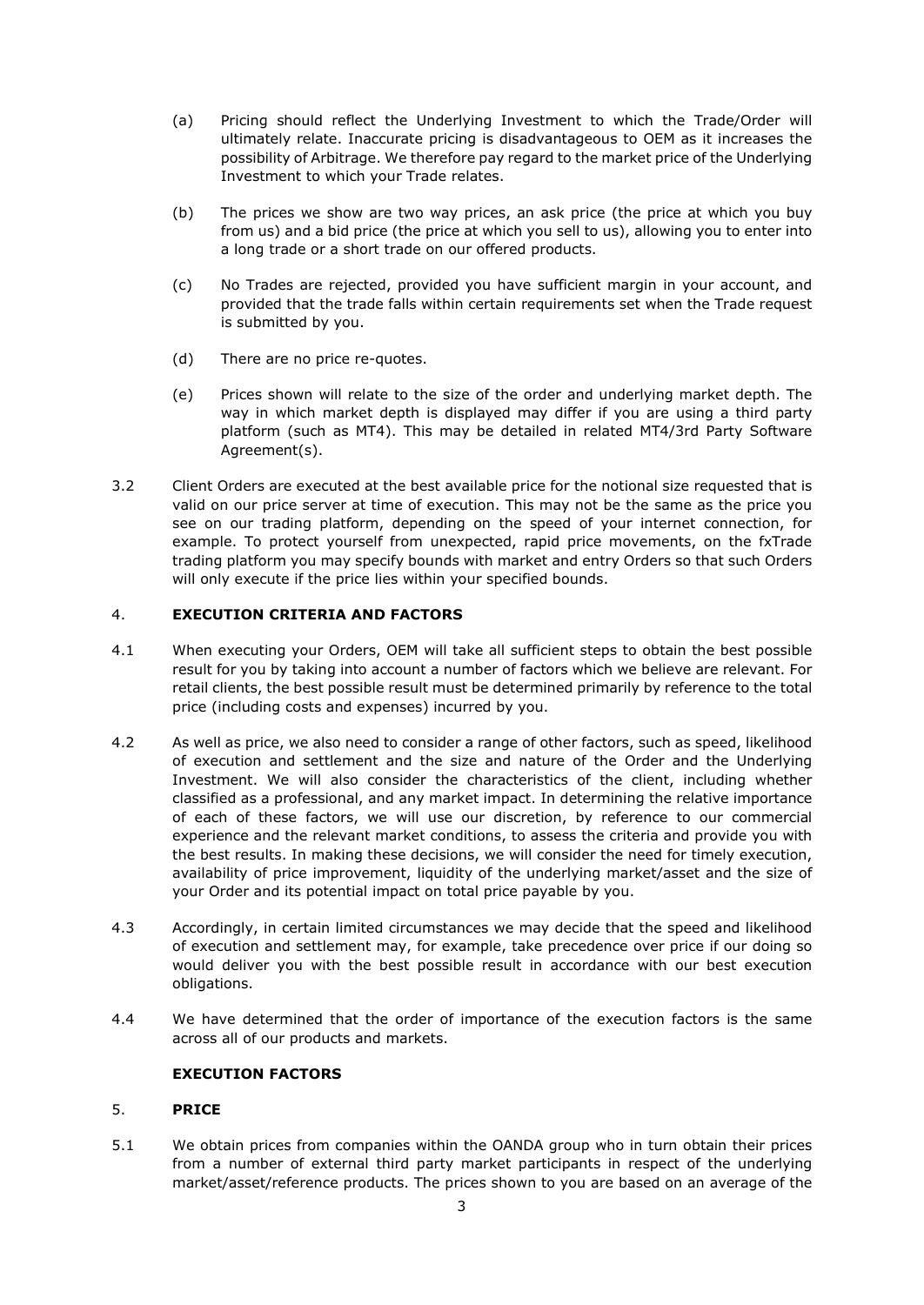pricing, excluding outliers, available from those third parties. This average is our objective view of the bids and offers available to arms' length market participants in respect of transactions of a normal market size, and is the main way in which we will ensure that you obtain best execution. OEM bid and offer prices may differ from those of third parties as a result of our adding our own spread, liquidity in external markets, differences between the underlying market/asset/reference products and our own tradable product, variations between spot prices and futures prices in respect of those underlying assets/markets/reference products and other relevant factors.

- 5.2 OEM seeks to provide bid and offer prices that are reasonably related to current market prices and conditions, in respect of the underlying market/security/asset and reflecting underlying market liquidity. Spreads may widen to reflect underlying market liquidity for larger notional size Orders. All Market Orders will be executed at the best available price for the notional size requested.
- 5.3 Prices of our **CFDs** [except FX Pairs and Metals (excluding Copper)] are calculated by reference to a combination of the relevant futures prices and for indices the "cash" or spot price and for bonds and commodities (including Copper) the next futures contract, in respect of the underlying asset/market/reference product (e.g. indices, commodities, bonds).
- 5.4 In relation to CFDs where the underlying investments are futures contracts in respect of commodities and bonds, we calculate the difference between the relevant, next to expire ("near") futures contract price and the following next to expire ("far") futures contract price to determine a relevant fair value discount percentage. This discount percentage rate is then used to discount/fair value the relevant next to expire futures contract price to the present date.
- 5.5 In relation to **FX Pairs and Metals (excluding Copper)**, pricing is also based on prices obtained from a number of third party market participants for the relevant instruments.
- 5.6 Adjustments are made such as adding our own spread, adjusting for liquidity in external markets, currency exchange rate differentials and other relevant factors. Adjustments may also be made to certain **Index CFDs** to reflect market movement following the payment of dividends and other anticipated corporate actions.
- 5.7 The price quoted may also differ from the execution price due to various factors which may include movements in the underlying markets/investments/assets between the time you place your Trade and the time your instruction is received and executed by us; and underlying market liquidity for larger notional size Orders.
- 5.8 In relation to certain **financial instruments**, at the time at which you give us an Order there may be no functioning or open market or exchange on which the underlying market or asset reference product is traded. In such cases, we set out to determine a fair underlying two-way price based on a number of factors such as price movements on associated markets, other market influences and client trading flow.
- 5.9 While we act as principal in respect of your Orders, OANDA group companies will look to the execution venues available to them for the pricing, hedging and execution of your FX Pairs and CFD Orders and Trades. They may seek to manage their risk as market maker and may choose to hedge in respect of part or all of your FX Pair and CFD Orders and Trades in the underlying market/asset/reference product. Accordingly, this may impact the price of your Trades.

#### 6. **COSTS**

- 6.1 We offer a spread pricing model. Details in relation to our spreads are found on our website.
- 6.2 Financing costs, which may be financing credits or charges, are based on the duration of your Trades. Full details in relation to financing costs are found on our website.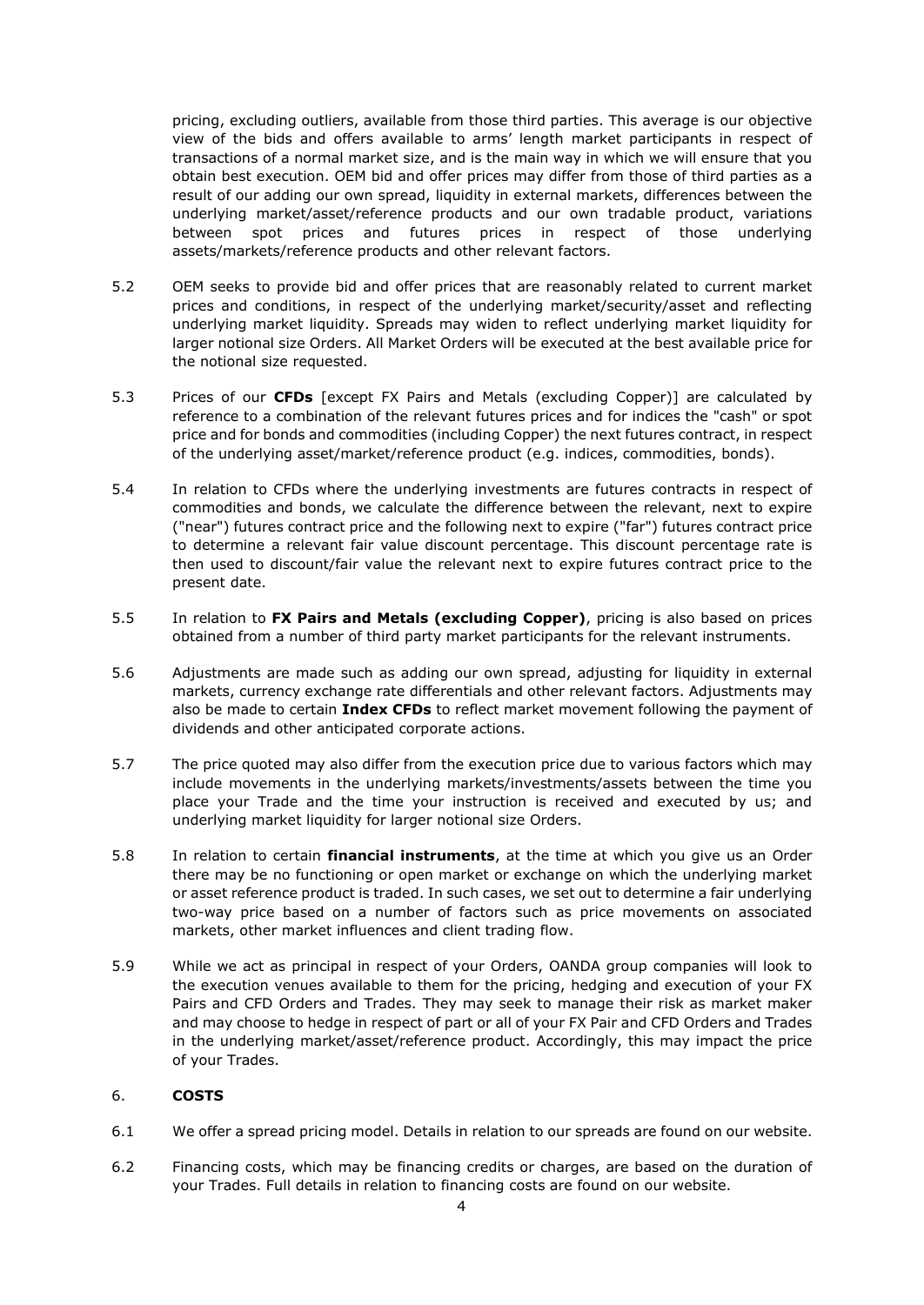6.3 If any commissions, charges or fees are payable, they will be clearly disclosed to you via disclosures, your transaction history report and the trading platform.

#### 7. **SPEED**

7.1 The speed of your internet connection, the performance of mobile apps and platforms such as MT4, as well as market volatility, may have an impact on prices in the time between you placing a Trade request and the time at which the request is received by our price server.

#### 8. **LIKELIHOOD OF EXECUTION**

8.1 All Trades, Orders and margin closeouts are executed on an automated basis.

#### **THE TRADING PLATFORMS WILL REJECT TRADE REQUESTS IF YOU HAVE INSUFFICIENT MARGIN AVAILABLE.**

#### 9. **SETTLEMENT**

- 9.1 When you close a Trade with us, the transaction effectively settles immediately using the bid/ask price available (as applicable) on the trading platform at the time of execution (which may differ from the bid/ask price shown to you at the time you decided to execute), and will be the best available price for the notional size of the Trade.
- 9.2 The resulting realised profit or loss is then converted to your account currency, again using OEM's current rates.

#### 10. **SIZE AND NATURE**

- 10.1 We do not take into consideration the size of your Order or Trade for acceptance, scheduling or prioritization of execution.
- 10.2 However, if the requested transaction is larger than the limit that OEM has established for the underlying market, you will not be able to submit the Trade request.

#### **TRADE INTEGRITY**

#### 11. **SLIPPAGE**

- 11.1 All Orders are executed at the best prevailing price(s) for the notional size requested at the time the Order is received by our price server.
- 11.2 We do not re-quote prices, nor does our pricing system have detrimental asymmetrical slippage parameters. It is designed to ensure that any slippage is based on real market conditions only.
- 11.3 The fxTrade trading platform allows you to set bounds with market or entry Orders, to control the extent of detrimental slippage (beneficial slippage is limitless with no ability to set any bounds). If the price falls outside of such bounds when the Order is received at our price server, we will not execute the Order.

#### 12. **SPECIFIC INSTRUCTIONS**

- 12.1 If you give us specific instructions, including specifying the opening or closing price of a CFD transactions (for example, "entry Orders"), OEM will execute that Order in accordance with your instructions, provided the requested price is available.
- 12.2 This will be deemed to be best execution, superseding all other aspects of this Policy.